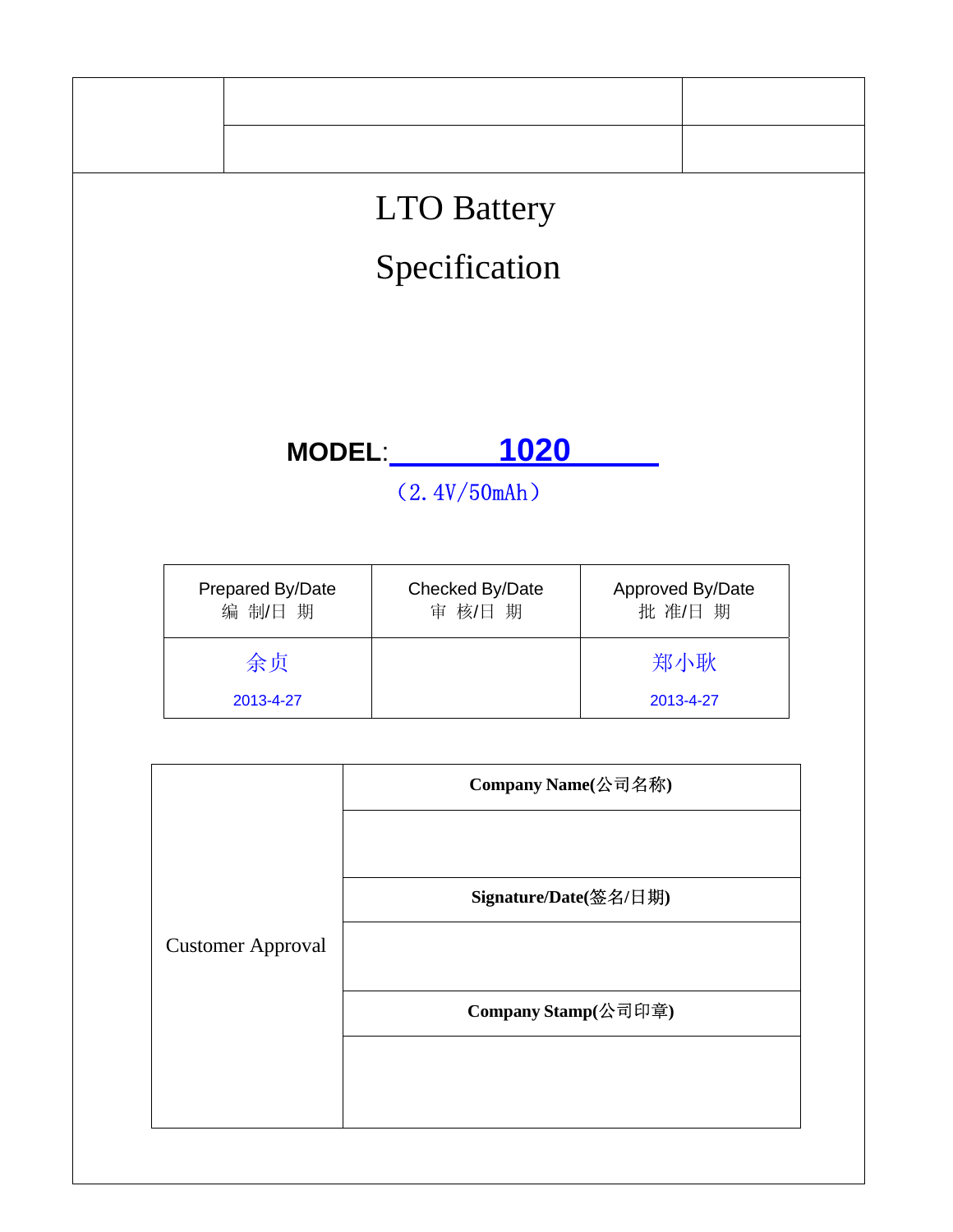# **1 Scope**

This specification is applied to the reference battery in this Specification and manufactured by AA Portable Power Corp

## **2** Product Specification

#### 2.1 Characteristic

Table 1

| No.<br>(序号)    | Item<br>(项目)                                                 | <b>General Parameter</b><br>(常规参数)                                                                                          |                                                            | Remark<br>(备注)                                                           |  |
|----------------|--------------------------------------------------------------|-----------------------------------------------------------------------------------------------------------------------------|------------------------------------------------------------|--------------------------------------------------------------------------|--|
|                | <b>Rated Capacity</b>                                        | Typical<br>$50m$ Ah<br>(标称容量)<br>Minimum<br>45mAh<br>(最小容量)                                                                 |                                                            | Standard discharge (1.0CC) after<br>Standard charge<br>(标准充电后 1.0C 标准放电) |  |
| 1              | (额定容量)                                                       |                                                                                                                             |                                                            |                                                                          |  |
| $\overline{2}$ | Nominal Voltage<br>(标称电压)                                    | 2.4V                                                                                                                        |                                                            | <b>Mean Operation Voltage</b><br>(即工作电压)                                 |  |
| 3              | Internal Impedance (内阻)                                      | $≤380m$ Ω                                                                                                                   |                                                            | The measure must uses the new<br>batteries<br>(使用出货后一个星期内的新电池)           |  |
| 4              | Standard charge<br>(标准充电)                                    | Constant Current 50mA (1.0C)<br>end Voltage 2.9V<br>1mA cut-off<br>(恒流: 50mA 1.0C <sub>5</sub> A<br>截止电压: 2.9V<br>截止电流: 1mA |                                                            | Charge time : Approx 1.5h<br>(充电时间:大约1.5个小时)                             |  |
| 5              | Standard discharge<br>(标准放电)                                 | Constant current $50mA$ (1.0C)<br>end voltage 1.5V<br>(恒流: 50mA (1.0C)<br>截止电压: 1.5V)                                       |                                                            |                                                                          |  |
| 6              | Fast charge<br>(快速充电)                                        | Constant Current $1000mA$ (20C)<br>end Voltage 2.9V<br>$1mA$ cut-off<br>(恒流: 1000mA (20C)<br>截止电压: 2.9V<br>截止电流: 1mA)       |                                                            | Charge time: Approx 0.1h<br>(充电时间: 大约 0.1 个小时)                           |  |
| 7              | <b>Maximum Continuous</b><br>Discharge Current<br>(最大放电持续电流) | 1000mA(20C)                                                                                                                 |                                                            | $2.0A$ (40C < 5 s e c)                                                   |  |
| 8              | <b>Operation Temperature Range</b><br>(工作温度范围)               | Charge (充电): 0~40℃                                                                                                          |                                                            | $60 \pm 25\%$ R.H.<br>Bare Cell                                          |  |
|                |                                                              |                                                                                                                             | Discharge (放电): -20~60℃                                    | (单体电池工作湿度范围)                                                             |  |
| 9              | Storage Temperature Range<br>(储存温度范围)                        | Less than 1 year: $-10-20$ °C<br>(小于一年: -10~20℃)                                                                            |                                                            | $60 \pm 25\%$ R.H.<br>at the shipment state                              |  |
|                |                                                              |                                                                                                                             | less than 3 months: $-10-45^{\circ}$ C<br>(小于3个月: -10~45℃) | (出货状态时的湿度范围)                                                             |  |
|                |                                                              |                                                                                                                             |                                                            |                                                                          |  |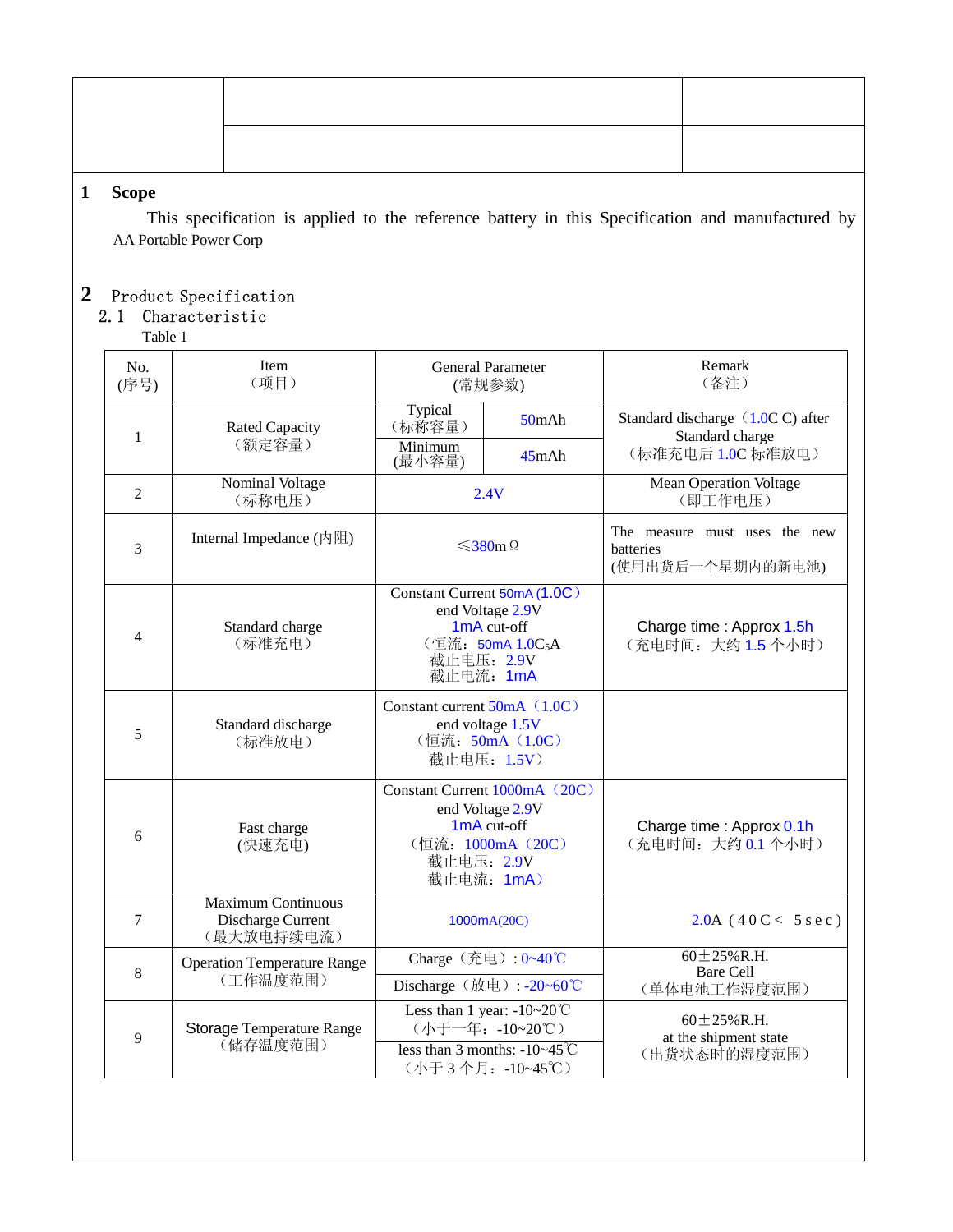| 2.2 | <b>Cycle Life</b>                 |                                 |                                                                             |                                                                                                                                                        |    |  |
|-----|-----------------------------------|---------------------------------|-----------------------------------------------------------------------------|--------------------------------------------------------------------------------------------------------------------------------------------------------|----|--|
|     | Table $2$ (表 $2$ )<br>No.<br>(序号) | Item<br>(项目)                    | Criteria<br>(标准)                                                            | <b>Test Conditions</b><br>(测试条件)                                                                                                                       |    |  |
|     | $\mathbf{1}$                      | Cycle Life<br>(循环寿命)<br>(1.0 C) | Higher than 70% of the<br>Initial Capacities of the<br>Cells<br>(初始容量的 70%) | Carry out 3000cycle<br>Charge: 1.0C to 2.9V Discharge: 1.0 C<br>1.5 V Temperature: $25\pm3^{\circ}$ C<br>循环 3000次<br>充电: 1.0C to 2.9V 放电: 1.0C 放至 1.5V | to |  |

### 2.3 Temperature Dependence of discharge capacity (

Cells shall be charged per 3.3.1 and discharged  $@0.2C_5A$  to 3.0 volts. Except to be discharged at temperatures per Table 3. Cells shall be stored for 2 hours at the test temperature prior to discharging and then shall be discharged at the test temperature. The capacity of a cell at each temperature shall be compared to the capacity achieved at 25 °C and the percentage shall be calculated. Each cell shall meet or exceed the requirements of Table 3.

温度: 25±3℃

Table  $3$  (表  $3$ )

| Discharge Temperature<br>(放电温度)                          | $-20^{\circ}$ | $0^{\circ}$ C | $25^{\circ}$ C | $60^{\circ}$ C |
|----------------------------------------------------------|---------------|---------------|----------------|----------------|
| Discharge Capacity $(1C_5A)$<br>(放电容量/1C <sub>5</sub> A) | 50%           | 80%           | 100%           | 90%            |

### 3 **Protection circuit**

LTO battery is very safe, it can be in the overcharge and overdischarge without risk, so it can be used safely without PCM;

Although it can be used safely without PCM, but charging and discharging of the battery must ensure that under normal conditions ( this is all cells are required), if not the battery performance will deteriorate or failure.

#### **4. Note For Use Of Battery**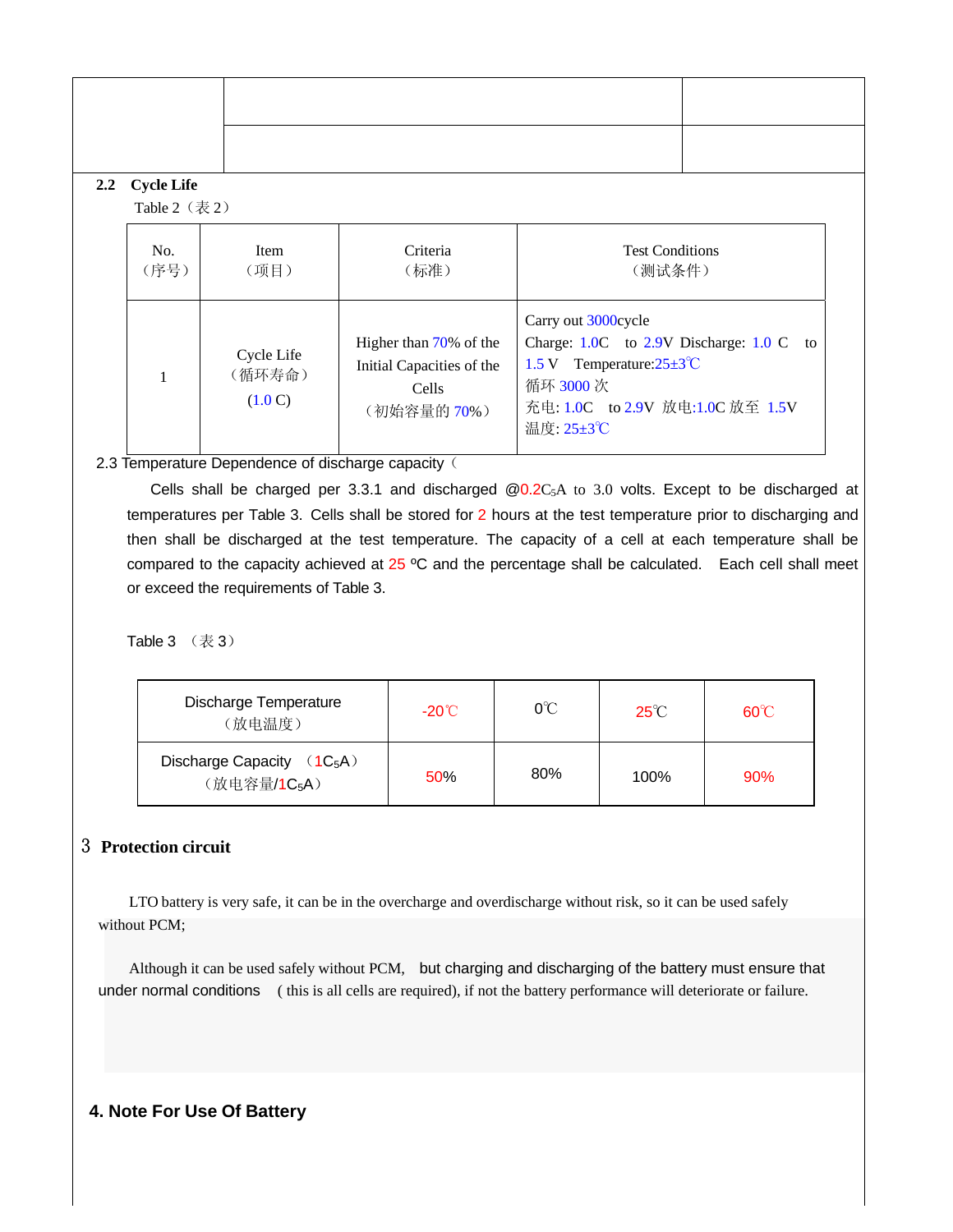## 5.**Cell Mechanical characteristics and Safety Test**

| Table 5 $(\bar{\bar{\mathcal{R}}}$ 5)<br>(Safety Test) |                                      |                                                                                                                                                                                                                                                                                                                                                                                                          |                                                                                                                                      |
|--------------------------------------------------------|--------------------------------------|----------------------------------------------------------------------------------------------------------------------------------------------------------------------------------------------------------------------------------------------------------------------------------------------------------------------------------------------------------------------------------------------------------|--------------------------------------------------------------------------------------------------------------------------------------|
| Item<br>(项目)                                           | <b>Battery Condition</b><br>(电池要求)   | <b>Test Method</b><br>(测试方法)                                                                                                                                                                                                                                                                                                                                                                             | Requirements<br>(要求)                                                                                                                 |
| <b>Vibration Test</b><br>振动测试                          |                                      | After standard charging, fixed the cell to vibration table<br>and subjected to vibration cycling that the frequency is<br>to be varied at the rate of 1Hz per minute between<br>10Hz an 55Hz, the excursion of the vibration is 1.6mm.<br>The cell shall be vibrated for 30 minutes per axis of<br>XYZ axes.<br>将标准充电后的电芯固定在振动台上, 沿<br>X, Y, Z<br>三个方向各振动 30 分钟, 振幅 1.6mm, 振动频率为<br>10Hz~55Hz, 每分钟变化1Hz。 | No leakage<br>无泄漏<br>No fire<br>不起火                                                                                                  |
| Crush<br>(挤压试验)                                        | Fresh,<br>Fully charged<br>(充满电的新电池) | Crush between two flat plates. Applied force is about<br>13kN(1.72Mpa) for 30min.<br>(电池放置在两块平面金属板间, 施加 13KN<br>(1.72Mpa) 的作用力, 且持续保持30分钟)                                                                                                                                                                                                                                                               | No explosion,<br>No fire<br>(无起火无爆炸)                                                                                                 |
| Short<br>Circuit<br>(短路试验<br>$20^{\circ}$ C)           | Fresh,<br>Fully charged<br>(充满电的新电池) | Each test sample battery, in turn, is to be short circuited<br>by connecting the $(+)$ and $(-)$ terminals of the battery<br>with a Cu wire having a maximum resistance load of<br>$0.05 \Omega$ Tests ae to be conducted<br>at room<br>temperature( $20 \pm 2^{\circ}$ C).<br>(在常温下约 20±2℃依次把每个样品电池的正负<br>极用铜线连接起来使电池外部短路--线路总电阻不<br>超过 0.05Ω)                                                          | No explosion, No<br>fire hetempera-<br>ture of the surface<br>of the Cells are<br>lower than 150 ℃<br>(无起火无爆炸<br>电池表面温度应<br>低于 150℃) |
| Impact<br>(冲击试验)                                       | Fresh,<br>Fully charged<br>(充满电的新电池) | A 56mm diameter bar is inlayed into the bottom of a<br>10kg weight. And the weight is to be dropped from a<br>height of 1m onto a sample battery and then the bar<br>will be across the center of the sample. (用一条直径为<br>56mm 的圆棒放置在电池中央, 将一10Kg 的重锤从<br>1m 的高度垂直落下在电池的中心位置)                                                                                                                             | No explosion,<br>No fire<br>(无起火无爆炸)                                                                                                 |
| Over Charge<br>(过充测试)                                  | Fresh,<br>Fully charged<br>(充满电的新电芯) | Charging voltage: 2.4*4=9.6V; charging current::<br>2C: end current: 0.02C<br>(充电电压: 标称电压的4倍, 2.4*4=9.6V, 充电电<br>流: 2C, 结束电流: 0.02C)                                                                                                                                                                                                                                                                     | No explosion,<br>No fire<br>(无起火无爆炸)                                                                                                 |
| Forced<br>Discharge<br>(过放试验)                          | Fresh,<br>Fully charged<br>(充满电的新电池) | Discharge at a current of $1 \text{ }\mathsf{C}$ A for 2.5h.<br>(以 1C 的电流放电 2.5 小时)                                                                                                                                                                                                                                                                                                                      | No explosion,<br>No fire<br>(无起火无爆炸)                                                                                                 |

# **6. Handling of Cells**

### 6.1 Cell fixing

The cell should be fixed to the battery pack by its large surface area. No cell movement in the battery pack should be allowed.

6.2 Inside design (外壳内部设计)

No sharp edge components should be insides the pack containing the LIP cell.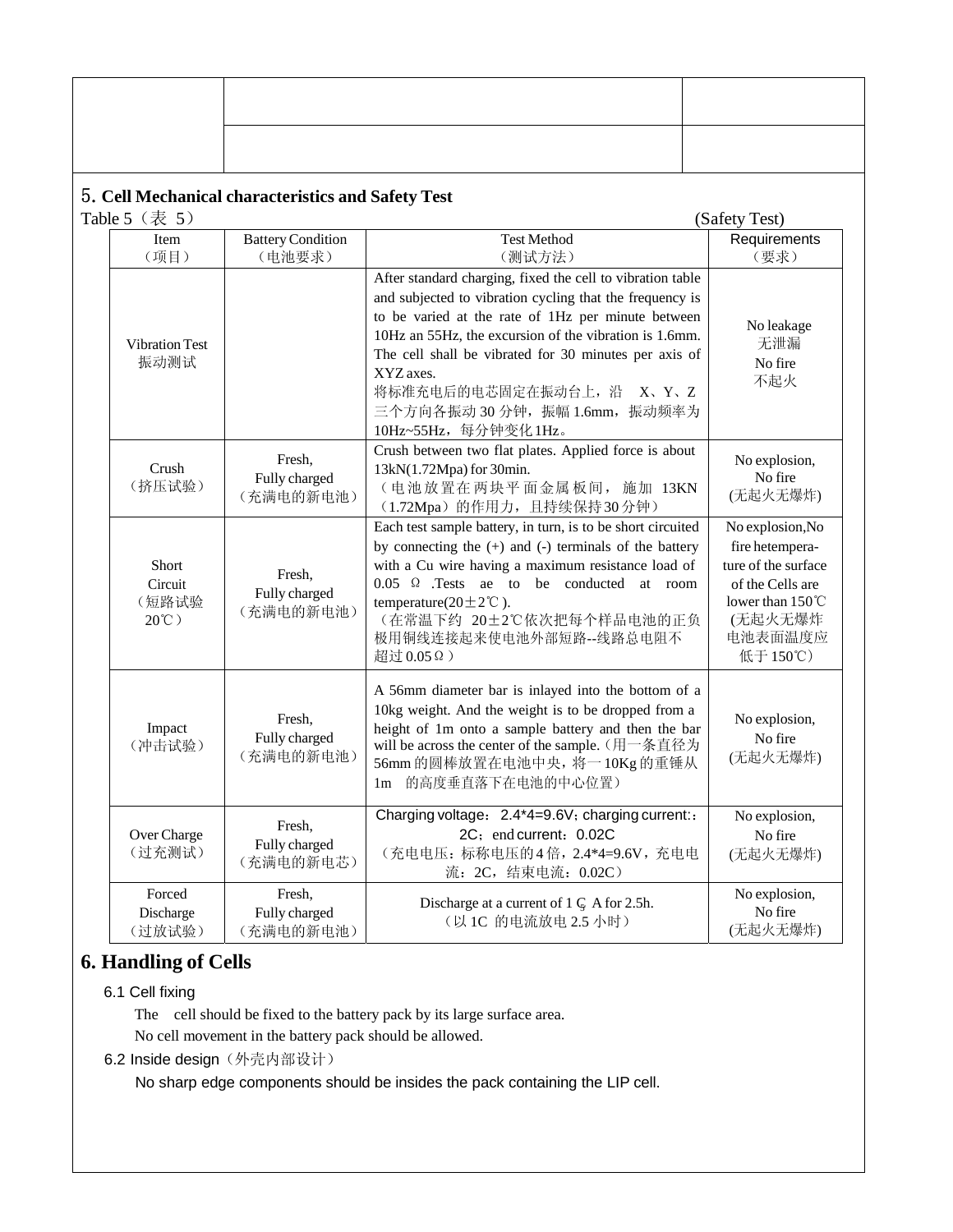# **7. Others**

7.1 Prohibition of disassembly

1) Never disassemble the cells

The disassembling may generate internal short circuit in the cell, which may cause gassing, firing, explosion, or other problems.

2) Electrolyte is harmful

LTO battery should not have liquid from electrolyte flowing, but in case the electrolyte come into contact with the skin, or eyes, physicians shall flush the electrolyte immediately with fresh water and medical advice is to be sought.

7.2 Prohibition of dumping of cells into fire

Never incinerate nor dispose the cells in fire. These may cause explosion of the cells, which is very dangerous and is prohibited.

7.3 Battery cells replacement

The battery replacement shall be done only by either cells supplier or device supplier and never be done by the user.

7.4 Please do not exceed the specification range using the battery.

### **8. Period of Warranty**

The period of warranty is 3 months from the date of shipment. We guarantee to give a replacement in case of cells with defects proven due to manufacturing process instead of the customer abuse and misuse.

#### **9. Storing the Batteries**

The batteries should be stored at room temperature, charged to about 30% to 50% of capacity. We recommend that batteries be charged about once per half a year to prevent over discharge.